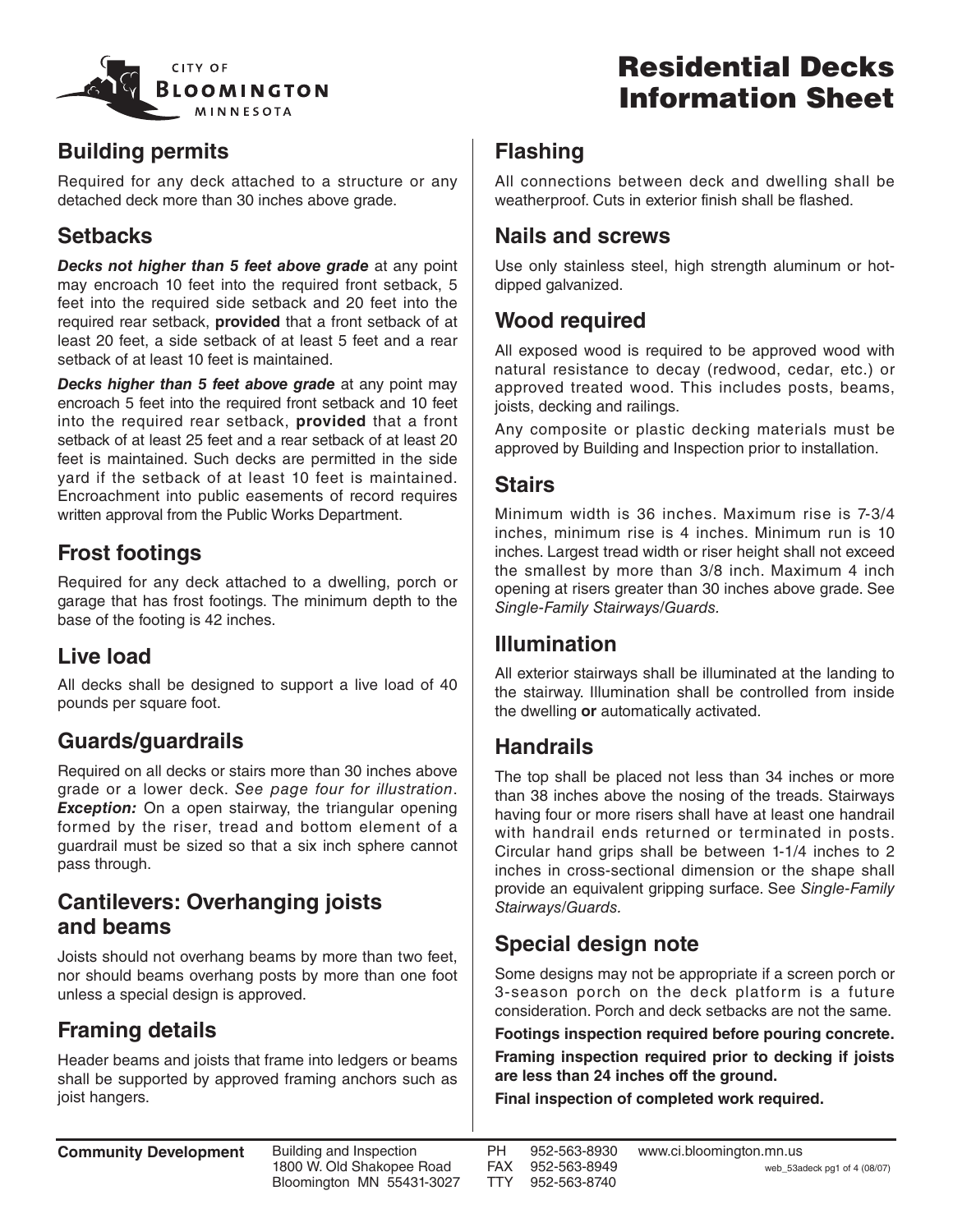#### **Joist span**

#### **Based on No. 2 or better wood grades. (Design Load = 40#LL + 10#DL, Deflection= L/360)**

|      |          | <b>Ponderosa pine</b> |           |              | <b>Southern pine</b> |          | Western cedar |              |         |  |
|------|----------|-----------------------|-----------|--------------|----------------------|----------|---------------|--------------|---------|--|
|      | 12"OC    | <b>16"OC</b>          | 24"OC     | <b>12"OC</b> | <b>16"OC</b>         | 24"OC    | 12"OC         | <b>16"OC</b> | 24"OC   |  |
| 2x6  | $9 - 2$  | $8 - 4$               | 7-2       | 10-4         | $9 - 5$              | $7 - 10$ | $8 - 10$      | 8-0          | 7-0     |  |
| 2x8  | $12-1$   | $11-0$                | $9 - 0$   | $13-8$       | $12 - 5$             | $10-2$   | $11-8$        | $10-7$       | $9 - 2$ |  |
| 2x10 | $15 - 4$ | $13-6$                | $11-0$    | 17-5         | $15-10$              | $13 - 1$ | $14 - 11$     | $13-6$       | $11-3$  |  |
| 2x12 | $18-1$   | $15 - 8$              | $12 - 10$ | $21-2$       | $18-10$              | $15 - 5$ | 18-1          | 16-0         | $13-0$  |  |

#### **Sample calculations for using joist span, beam size and footing size tables**







**Case I solution:** *Refer to tables for joist, beam and footing size requirements.*

Example:  $a = 12$  feet; Post spacing = 8 feet

Use the **joist span** table to find the acceptable joist sizes for a 12 foot span, 2x8s at 12 inches O.C., 2x10s at 16 inches O.C. or 2x12s at 24 inches O.C.

Use the **Beam and footing sizes** table and find the 8 foot post spacing column. With a 12 foot deck span, the beam may be either two 2x8s or two 2x10s, depending on wood used. Depending on the type of soil, the footing diameter at the base must be a minimum of 12 inches, 10 inches or 9 inches for the corner post and 17 inches, 14 inches or 12 inches for all intermediate posts.

**Case II solution:** *Use "a" to determine joist size and "a" + "2b" to determine beam and footing sizes. The length of "b" is restricted by both the length of "a" and the size of the joists.*

Example:  $a = 8$  feet,  $b = 2$  feet, Post spacing = 10 feet

Refer to the **joist span** table. For an 8 foot joist span, either 2x8s at 24 inches O.C. or 2x6s at 16 inches O.C are acceptable.

For sizing the beam, use a joist length of 12 feet  $(8 \text{ feet } + 4 \text{ feet})$  and a post spacing of 10 feet. The **beam and footing sizes** table indicates that the beam may be either two 2x10s or two 2x12s, depending on wood used. Depending on the type of soil, the footing diameter at the base must be a minimum of 15 inches, 12 inches or 11 inches for the corner post and 20 inches, 17 inches or 15 inches for all intermediate posts. Note that because of the 2 foot cantilever all footing sizes were increased by 1 inches as required by footnote 2 at the end of the table.

**Case III solution:** *Use "a" or "b", whichever is greater, to determine joist size. Use "a" + "b" to determine the size of Beam 1 and the post footing size for the posts supporting Beam 1. Use joist length "b" to determine both the size of Beam 2 and the post footing size for the posts supporting Beam 2.*

Example:  $a = 6$  feet,  $b = 7$  feet, Post spacing = 9 feet

Joist size is determined by using the longest span joist (7 feet). The **joist span** table indicates that 2x6s at 24" O.C. would be adequate for this span.

For Beam 1 and footings, use a joist length of 13 feet (6 feet  $+ 7$  feet) and a post spacing of 9 feet. The **beam and footing sizes** table indicates that the beam may be two 2x10s or two 2x12s, depending on the wood used. Depending on the type of soil, the footing diameters for Beam 1 posts shall be 13 inches, 11 inches or 9 inches for the corner (outside) post and 19 inches, 15 inches or 13 inches for all intermediate posts. For Beam 2 and footings use a joist length of 7 feet and post spacing of 9 feet. The beam may be two 2x8s or two 2x10s, depending on wood used. Depending on the type of soil, the footing diameters for Beam 2 shall be 10 inches, 8 inches or 7 inches for the corner posts, and 14 inches, 11 inches or 10 inches for all intermediate posts.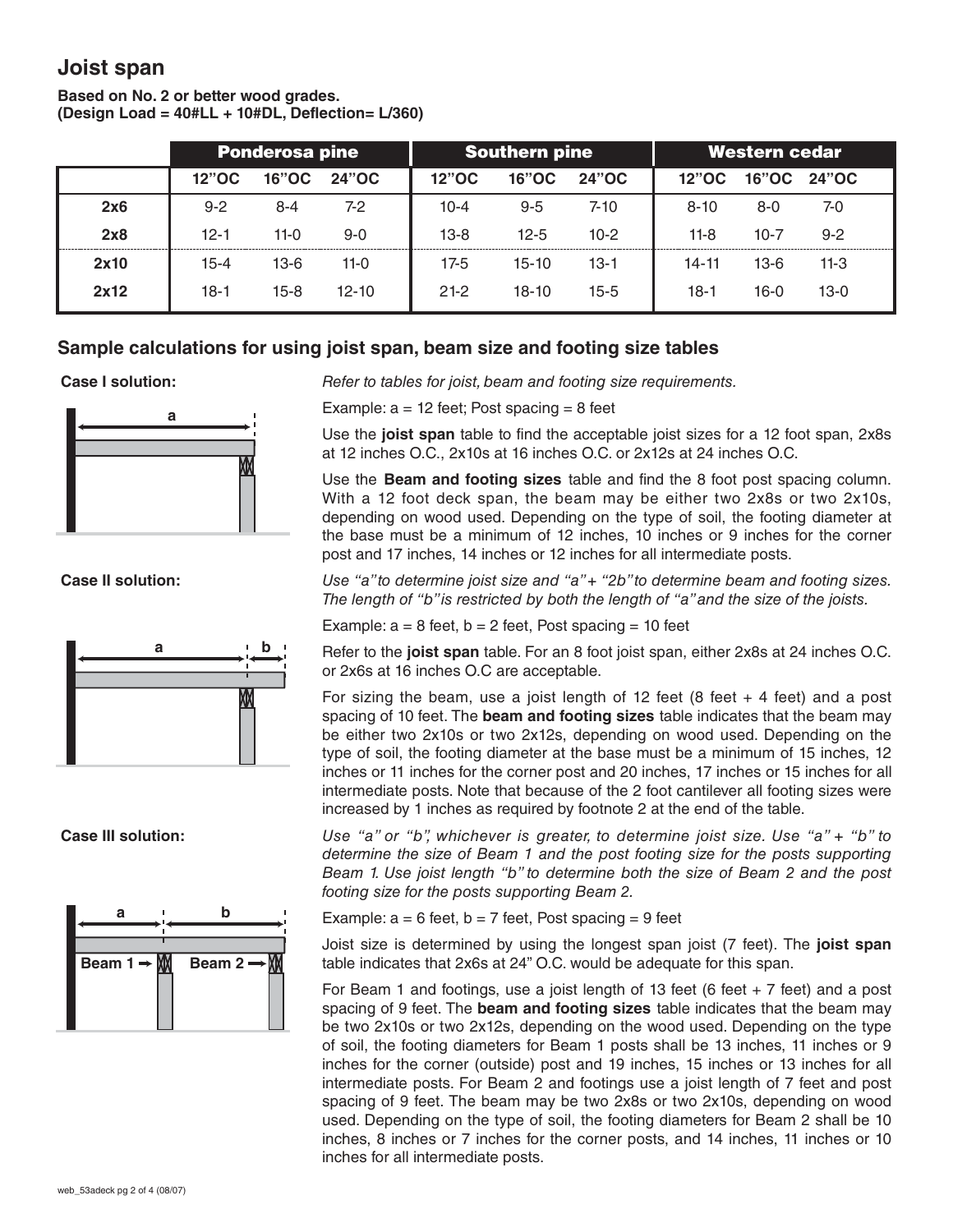### **Beam and footing sizes**

#### **Based on No. 2 or better Ponderosa Pine and Southern Pine**

|              |             | <b>Post spacing</b>                           |                                           |                                  |                                    |                                     |                                    |                               |                                        |                               |                               |                               |                        |
|--------------|-------------|-----------------------------------------------|-------------------------------------------|----------------------------------|------------------------------------|-------------------------------------|------------------------------------|-------------------------------|----------------------------------------|-------------------------------|-------------------------------|-------------------------------|------------------------|
|              |             |                                               | 4'                                        | ${\bf 5}^,$                      | 6'                                 | 7'                                  | 8'                                 | 9'                            | 10'                                    | 11'                           | 12'                           | 13'                           | 14'                    |
| Joist Length | $6^{\circ}$ | Southern Pine Beam<br>Ponderosa Pine Beam     | $1-2x6$<br>$1-2x6$                        | $1-2x6$<br>$1-2x6$               | $1-2x6$<br>$1-2x8$                 | $2-2x6$<br>$2-2x8$                  | $2-2x6$<br>$2-2x8$                 | $2-2x6$<br>$2-2x8$            | $2-2x8$<br>$2 - 2 \times 10$           | $2-2x8$<br>2-2x10             | $2-2x10$<br>$2 - 2 \times 12$ | $2-2x10$<br>$2 - 2 \times 12$ | $2-2x10$<br>$3-2x10$   |
|              |             | <b>Corner Footing</b><br>Intermediate Footing | 6<br>5 <sup>4</sup><br>9 8 7              | 7 6 5<br>10 8 7                  | 7 6 5<br>10 9 7                    | 7 6<br>8<br>$11$ $9$ $8$            | 7 6<br>9<br>12 10 9                | 9 7 6<br>13 10 9              | 1087<br>14 11 10                       | 10 8 7<br>14 12 10            | 10 9 7<br>15 12 10            | 11 9 8<br>15 13 11            | 98<br>11<br>16 13 11   |
|              | 7'          | Southern Pine Beam<br>Ponderosa Pine Beam     | $1-2x6$<br>$1-2x6$                        | $1-2x6$<br>$1-2x6$               | $1-2x6$<br>$1-2x8$                 | $2-2x6$<br>$2-2x8$                  | $2-2x6$<br>$2-2x8$                 | $2-2x8$<br>$2 - 2 \times 10$  | $2-2x8$<br>$2 - 2 \times 10$           | 2-2x10<br>$2 - 2 \times 10$   | $2-2x10$<br>$2 - 2 \times 12$ | $2-2x10$<br>$3-2x10$          | $2 - 2x12$<br>$3-2x10$ |
|              |             | <b>Corner Footing</b><br>Intermediate Footing | 5 <sub>5</sub><br>$\overline{7}$<br>9 8 7 | 7 6 5<br>10 8 7                  | 8<br>7 6<br>11 9 8                 | 9 7 6<br>12 10 9                    | 8 7<br>9<br>13 11 9                | 10 8 7<br>14 11 10            | 1087<br>15 12 10                       | 11<br>98<br>15 13 11          | 11<br>98<br>16 13 11          | 12 10 9<br>17 14 12           | 12 10 9<br>17 14 12    |
|              | 8           | Southern Pine Beam<br>Ponderosa Pine Beam     | $1-2x6$<br>$1-2x6$                        | $1-2x6$<br>$2-2x6$               | $2-2x6$<br>$2-2x8$                 | $2-2x6$<br>$2-2x8$                  | $2-2x8$<br>$2-2x8$                 | $2-2x8$<br>$2 - 2 \times 10$  | $2-2x8$<br>$2 - 2 \times 10$           | $2-2x10$<br>$2 - 2 \times 10$ | $2-2x10$<br>$3-2x10$          | $2 - 2 \times 12$<br>$3-2x10$ | $2 - 2x12$<br>$3-2x12$ |
|              |             | <b>Corner Footing</b><br>Intermediate Footing | 6 5<br>$7^{\circ}$<br>10 8 7              | 8<br>6 6<br>11 9 8               | 9 7 6<br>12 10 9                   | 9<br>8 7<br>13 11 9                 | 8 7<br>10 <sup>1</sup><br>14 11 10 | 10 8 7<br>15 12 10            | 11 9 8<br>16 13 11                     | 11<br>98<br>16 13 12          | 12 10 9<br>17 14 12           | 13 10 9<br>18 15 13           | 13 11 9<br>18 15 13    |
|              | 9'          | Southern Pine Beam<br>Ponderosa Pine Beam     | $1-2x6$<br>$1-2x6$                        | $1-2x6$<br>$2-2x6$               | $2-2x6$<br>$2-2x8$                 | $2-2x6$<br>$2-2x8$                  | $2-2x8$<br>$2 - 2 \times 10$       | $2-2x8$<br>$2 - 2 \times 10$  | $2 - 2 \times 10$<br>$2 - 2 \times 10$ | $2-2x10$<br>$3-2x10$          | $2 - 2 \times 12$<br>$3-2x10$ | $2 - 2 \times 12$<br>$3-2x12$ | $3-2x10$<br>$3-2x12$   |
|              |             | <b>Corner Footing</b><br>Intermediate Footing | 6 5<br>$7^{\circ}$<br>10 9 7              | 8 7 6<br>12 10 8                 | 9 7 6<br>13 10 9                   | 10 <sup>10</sup><br>8 7<br>14 11 10 | 9 7<br>10 <sup>1</sup><br>15 12 10 | 11 9 8<br>16 13 11            | 12 10 8<br>17 14 12                    | 12 10 9<br>17 14 12           | 13 10 9<br>18 15 13           | 13 11 9<br>19 15 13           | 14 11 10<br>20 16 14   |
|              | l10'        | Southern Pine Beam<br>Ponderosa Pine Beam     | $1-2x6$<br>$1-2x6$                        | $1-2x6$<br>$1-2x6$               | $2-2x6$<br>$2-2x8$                 | $2-2x6$<br>$2-2x8$                  | $2-2x8$<br>$2 - 2 \times 10$       | $2-2x8$<br>$2 - 2 \times 10$  | $2-2x10$<br>$2 - 2 \times 12$          | $2 - 2x12$<br>$3-2x10$        | $2 - 2 \times 12$<br>$3-2x12$ | $3-2x10$<br>$3-2x12$          | $3-2x10$<br>Eng Bm     |
|              |             | <b>Corner Footing</b><br>Intermediate Footing | 8<br>6 6<br>98<br>11                      | 976<br>12 10 9                   | 8 7<br>10 <sup>1</sup><br>14 11 10 | 10 8 7<br>15 12 10                  | 98<br>11<br>16 13 11               | 12 10 8<br>17 14 12           | 12 10 9<br>17 14 12                    | 13 11 9<br>18 15 13           | 14 11 10<br>19 16 14          | 14 12 10<br>20 16 14          | 15 12 10<br>21 17 15   |
|              | 11          | Southern Pine Beam<br>Ponderosa Pine Beam     | $1-2x6$<br>$2-2x6$                        | $2-2x6$<br>$2-2x6$               | $2-2x6$<br>$2-2x8$                 | $2-2x8$<br>$2-2x8$                  | $2-2x8$<br>$2 - 2 \times 10$       | $2-2x10$<br>$2 - 2 \times 12$ | $2-2x10$<br>$2 - 2 \times 12$          | $2 - 2x12$<br>$3-2x10$        | $2 - 2 \times 12$<br>$3-2x12$ | $3-2x10$<br>$3-2x12$          | $3-2x12$<br>Eng Bm     |
|              |             | <b>Corner Footing</b><br>Intermediate Footing | 8 7 6<br>12 9 8                           | 9 7 6<br>13 11 9                 | 10 8 7<br>14 12 10                 | $11$ $9$ $8$<br>15 12 10            | $12$ $9$ $8$<br>16 13 11           | 12 10 9<br>17 14 12           | 13 11 9<br>17 14 12                    | 14 11 10<br>18 15 13          | 14 12 10<br>19 16 14          | 15 12 10<br>20 16 14          | 15 13 11<br>21 17 15   |
|              | 12'         | Southern Pine Beam<br>Ponderosa Pine Beam     | $1-2x6$<br>$2-2x6$                        | $2-2x6$<br>$2-2x6$               | $2-2x6$<br>$2-2x8$                 | $2-2x8$<br>$2-2x10$                 | $2-2x8$<br>$2 - 2 \times 10$       | $2-2x10$<br>$2 - 2 \times 12$ | $2-2x10$<br>$2 - 2 \times 12$          | $2 - 2x12$<br>$3-2x12$        | $3-2x10$<br>$3-2x12$          | $3-2x10$<br>Eng Bm            | $3-2x12$<br>Eng Bm     |
|              |             | <b>Corner Footing</b><br>Intermediate Footing | 9 7 6<br>12 10 9                          | $10 \quad 8 \quad 7$<br>14 11 10 | 1097<br>15 12 10                   | 11 9 8<br>16 13 11                  | 12 10 9<br>17 14 12                | 13 10 9<br>18 15 13           | 14 11 10<br>19 16 14                   | 14 12 10<br>20 16 14          | 15 12 10<br>21 17 15          | 15 13 11<br>22 18 15          | 16 13 11<br>23 18 16   |
|              | l13'        | Southern Pine Beam<br>Ponderosa Pine Beam     | $1-2x6$<br>$2-2x6$                        | $2-2x6$<br>$2-2x6$               | $2-2x6$<br>$2-2x8$                 | $2-2x8$<br>$2-2x10$                 | $2-2x8$<br>$2 - 2 \times 12$       | $2-2x10$<br>$2 - 2 \times 12$ | $2 - 2 \times 10$<br>$2 - 2 \times 12$ | $2 - 2x12$<br>$3-2x12$        | $3-2x10$<br>$3-2x12$          | $3-2x12$<br>Eng Bm            | $3-2x12$<br>Eng Bm     |
|              |             | <b>Corner Footing</b><br>Intermediate Footing | 9 7 6<br>13 10 9                          | 10 8 7<br>14 12 10               | 11 9 8<br>15 13 11                 | 12 10 8<br>17 14 12                 | 13 10 9<br>18 15 13                | 13 11 9<br>19 15 13           | 14 12 10<br>20 16 14                   | 15 12 10<br>21 17 15          | 15 13 11<br>22 18 15          | 16 13 11<br>23 19 16          | 17 14 12<br>24 19 17   |
|              | l14'        | Southern Pine Beam<br>Ponderosa Pine Beam     | $1-2x6$<br>$2-2x6$                        | $2-2x6$<br>$2-2x8$               | $2-2x6$<br>$2-2x8$                 | $2-2x8$<br>$2-2x10$                 | $2-2x10$<br>$2 - 2 \times 12$      | $2-2x10$<br>$3-2x10$          | $2 - 2 \times 12$<br>$3-2x12$          | $3-2x10$<br>$3-2x12$          | $3-2x12$<br>Eng Bm            | $3-2x12$<br>Eng Bm            | $3-2x12$<br>Eng Bm     |
|              |             | <b>Corner Footing</b><br>Intermediate Footing | 9 8 7<br>13 11 9                          | 10 8 7<br>15 12 10               | $11$ $9$ $8$<br>16 13 11           | 12 10 9<br>17 14 12                 | 13 11 9<br>18 15 13                | 14 11 10<br>20 16 14          | 15 12 10<br>21 17 15                   | 15 13 11<br>22 18 15          | 16 13 11<br>23 18 16          | 17 14 12<br>24 19 17          | 17 14 12<br>24 20 17   |
|              | 15'         | Southern Pine Beam<br>Ponderosa Pine Beam     | $2-2x6$<br>$2-2x6$                        | $2-2x6$<br>$2 - 2x8$             | $2-2x8$<br>$2-2x8$                 | $2-2x8$<br>$2-2x10$                 | $2-2x10$<br>$3-2x10$               | $2 - 2 \times 12$<br>$3-2x10$ | $2 - 2 \times 12$<br>$3-2x12$          | $3-2x10$<br>$3-2x12$          | $3-2x12$<br>Eng Bm            | $3-2x12$<br>Eng Bm            | Eng Bm<br>Eng Bm       |
|              |             | <b>Corner Footing</b><br>Intermediate Footing | 10 8 7<br>14 11 10                        | 11 9 8<br>15 12 11               | 12 10 8<br>17 14 12                | 13 10 9<br>18 15 13                 | 14 11 10<br>19 16 14               | 14 12 10<br>20 17 14          | 15 12 11<br>21 17 15                   | 16 13 11<br>22 18 16          | 17 14 12<br>23 19 17          | 17 14 12<br>24 20 17          | 18 15 13<br>25 21 18   |
|              |             | Southern Pine Beam<br>Ponderosa Pine Beam     | $2-2x6$<br>$2-2x6$                        | $2-2x6$<br>$2 - 2x8$             | $2-2x8$<br>2-2x10                  | $2-2x8$<br>$2-2x10$                 | $2 - 2 \times 10$<br>$3-2x10$      | $2 - 2x12$<br>$3-2x10$        | $2 - 2 \times 12$<br>$3-2x12$          | $3-2x10$<br>$3-2x12$          | $3-2x12$<br>Eng Bm            | $3-2x12$<br>Eng Bm            | Eng Bm<br>Eng Bm       |
|              | 16'         | <b>Corner Footing</b><br>Intermediate Footing | $10 \quad 8 \quad 7$<br>14 11 10          | $11$ $9$ $8$<br>16 13 11         | 12 10 9<br>17 14 12                | 13 11 9<br>18 15 13                 | 14 11 10<br>20 16 14               | 15 12 10<br>21 17 15          | 16 13 11<br>22 18 16                   | 16 13 12<br>23 19 16          | 17 14 12<br>24 20 17          | 18 15 13<br>25 21 18          | 18 15 13<br>26 21 18   |

#### **Notes:**

- 1. Joist length is total length of joist, *including* any cantilevers.
- 2. When joist extends (cantilevers) beyond support beam by 18 inches or more, add 1 inches to footing dimensions shown.
- 3. Requirements for future 3-season porches or screen porches:
	- a. Increase corner footing size shown by 90%.
	- b. Increase center footing size shown by 55%.
	- c. Locate all footings at extremities of deck (no cantilevers).
- d. Beam sizes indicated need not be altered.
- 4. All footing sizes above are base diameters (in inches) and are listed for THREE SOIL TYPES: